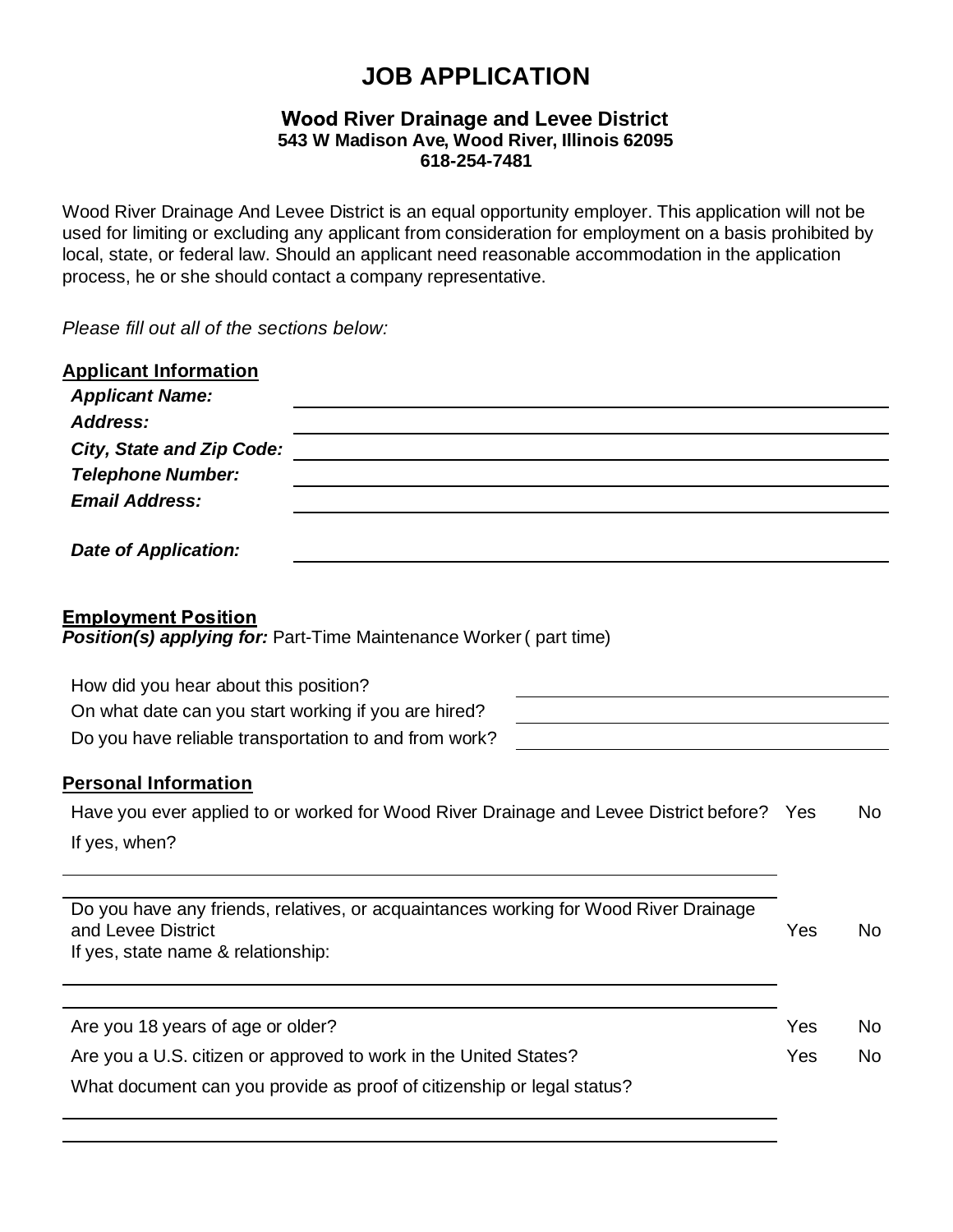| Will you consent to a mandatory controlled substance test?                                                                                                                            | Yes | No. |
|---------------------------------------------------------------------------------------------------------------------------------------------------------------------------------------|-----|-----|
| Do you have any condition which would require job accommodations?<br>If yes, please describe accommodations required below.                                                           | Yes | No. |
| Have you ever been convicted of a criminal offense (felony or misdemeanor)?<br>If yes, please state the nature of the crime(s), when and where convicted and disposition of the case: | Yes | No. |

*(Note: No applicant will be denied employment solely on the grounds of conviction of a criminal offense. The date of the offense, the nature of the offense, including any significant details that affect the description of the event, and the surrounding circumstances and the relevance of the offense to the position(s) applied for may, however, be considered.)*

### **Job Skills/Qualifications**

Please list below the skills and qualifications you possess for the position for which you are applying:

*(Note: Wood River Drainage and Levee District complies with the ADA and considers reasonable accommodation measures that may be necessary for eligible applicants/employees to perform essential* functions. It is possible that a hire may be tested on skill/agility and may be subject to a medical *examination conducted by a medical professional. )*

## **Education and Training**

#### **High School**

| Name | ∟ocation (City,<br>State) | Year Graduated | Degree Earned |
|------|---------------------------|----------------|---------------|
|      |                           |                |               |

#### **College/University**

| Name | State)<br>∴it∨<br>_ocation ( <i>'</i> | rear (<br>Graduated | Dearee '<br>:arned |
|------|---------------------------------------|---------------------|--------------------|
|      |                                       |                     |                    |

## **Vocational School/Specialized Training**

| Name | Location (City<br>State) | Year C<br>Graduated | Degree Earned |
|------|--------------------------|---------------------|---------------|
|      |                          |                     |               |

## **Military:**

Are you a member of the Armed Services?

What branch of the military did you enlist?

What was your military rank when discharged?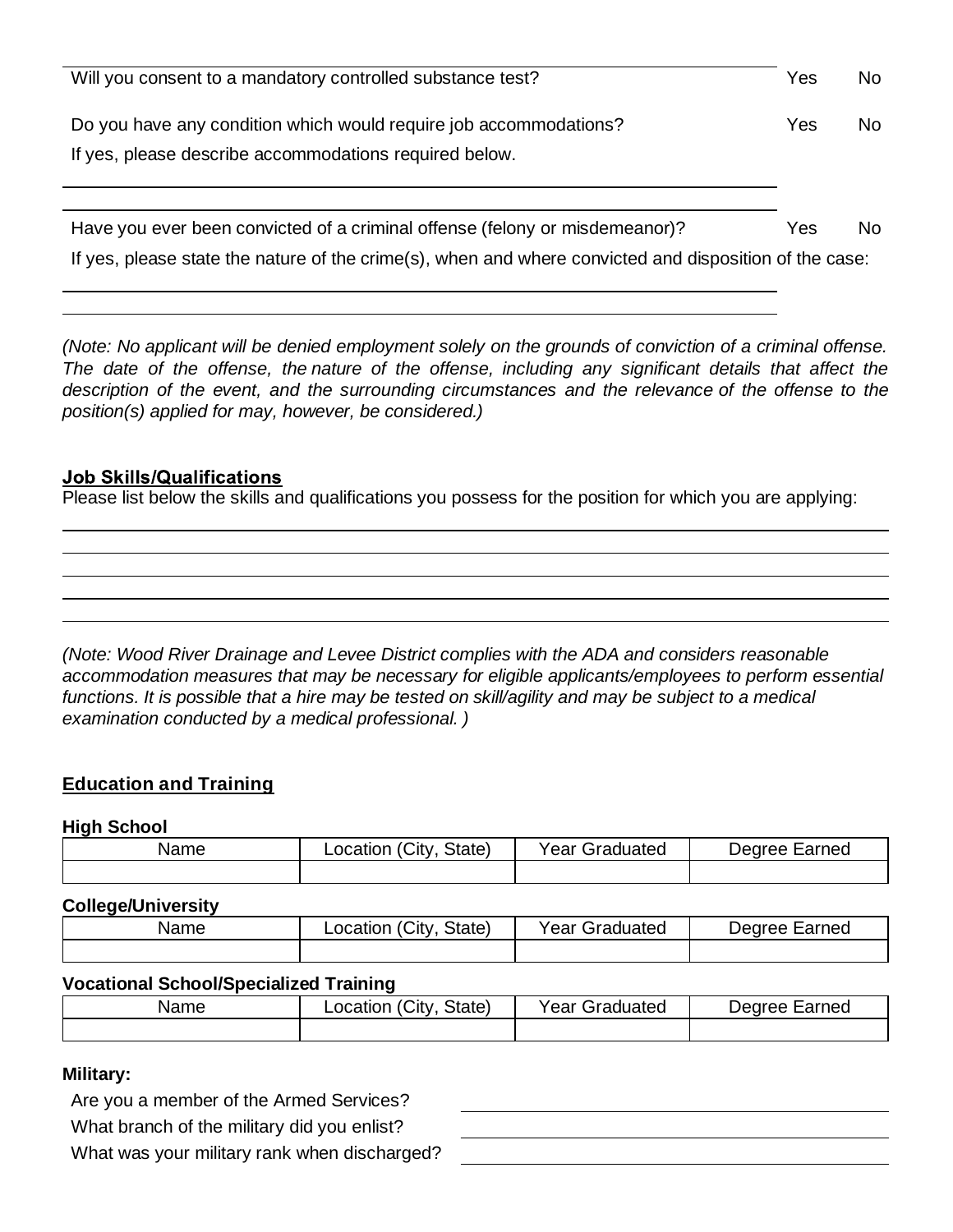What military skills do you possess that would be an asset for this position?

| <u> Previous Employment</u>         |  |
|-------------------------------------|--|
| <b>Employer Name:</b>               |  |
| Job Title:                          |  |
| <b>Supervisor Name:</b>             |  |
| <b>Employer Address:</b>            |  |
| City, State and Zip Code:           |  |
| <b>Employer Telephone:</b>          |  |
| Dates Employed:                     |  |
| Reason for leaving:                 |  |
|                                     |  |
| <b>Employer Name:</b>               |  |
| Job Title:                          |  |
| <b>Supervisor Name:</b>             |  |
| <b>Employer Address:</b>            |  |
| City, State and Zip Code:           |  |
| <b>Employer Telephone:</b>          |  |
| Dates Employed:                     |  |
| Reason for leaving:                 |  |
|                                     |  |
| <b>Employer Name:</b><br>Job Title: |  |
|                                     |  |
| <b>Supervisor Name:</b>             |  |
| <b>Employer Address:</b>            |  |
| City, State and Zip Code:           |  |
| <b>Employer Telephone:</b>          |  |
| Dates Employed:                     |  |
| Reason for leaving:                 |  |

## **References**

Please provide 3 personal and professional reference(s) below:

| <b>Reference</b> | <b>Contact Information</b> |
|------------------|----------------------------|
|                  |                            |
|                  |                            |
|                  |                            |

## **AT-WILL EMPLOYMENT**

The relationship between you and the Wood River Drainage and Levee District is referred to as "employment at will." This means that your employment can be terminated at any time for any reason, with or without cause, with or without notice, by you or the Wood River Drainage and Levee District. No representative of Wood River Drainage and Levee District has authority to enter into any agreement